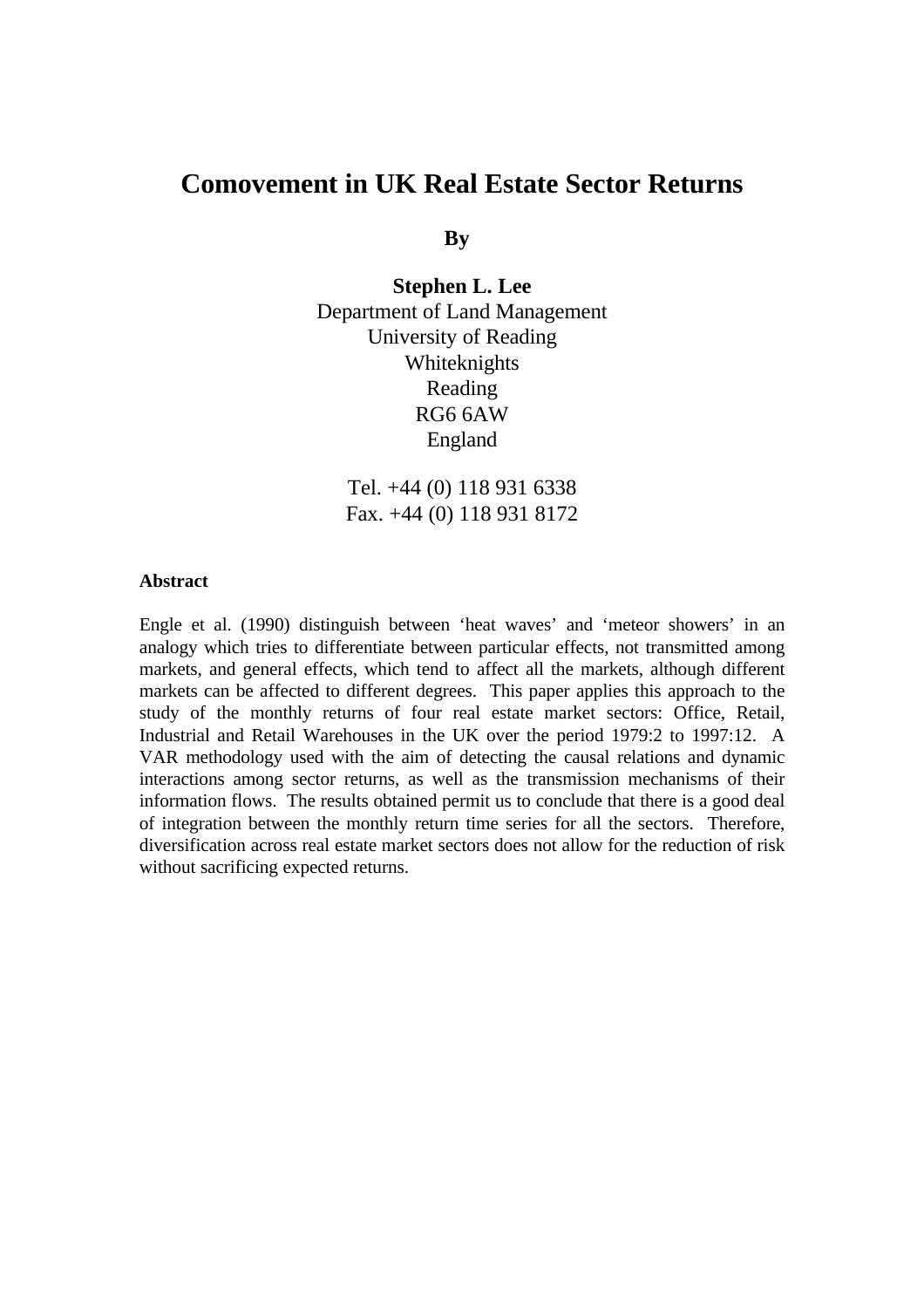### **Comovement in UK Real Estate Sector Returns**

## **Introduction**

The aim of this paper is to analyse both the interdependence of price formation in different property types and the weight of this interdependence in each sector. That is we investigate how much the monthly returns in one real estate sector can be explained by the changes in returns in other property types, and how rapidly these movements in one sector are transferred between property types. This is accomplished by testing for the existence of two types of comovement processes, i.e. 'heat waves' and 'meteor showers'. The heat wave analogy indicates a hot day in London is likely to be followed by another hot day, but not typically by a hot day in New York, which implies that shocks or innovations in one market are independent of events in another. In contrast the meteor shower analogy suggests that celestial debris falling to earth hits various cities in sequence across the globe as the earth turns, which implies that innovations in one market have influence on events in another market. The heat wave hypothesis therefore posits that the movements in property types as only sector specific impacts, while the meteor shower hypothesis indicates that the changes in returns in one market sector has implications for the other property types (see Engle *et al* 1990).

In order to study these effects the vector auto regressive (VAR) methodology (Sims, 1980) appears to be the most appropriate in that it provides a dynamic system of simultaneous equations without, a priori, restrictions on the structure of relationships among variables. As a consequence the VAR approach can be considered as a flexible approximation to the reduced form of a correctly specified unknown model of the present economic structure. Empirical structural regularities among property types are then analysed by a variance decomposition approach, i.e. investigating the extent to which a sector responds to shocks in other property types in the UK real estate market. In addition the impulse-response function is utilised, addressing the question of how rapidly events in a one sector are transmitted to other sectors.

The structure of this paper is as follows. First the methodology to be applied is discussed. Second the sample data used is described. This is followed by an analysis of the interactions and influences among real estate market sectors. Then conclusions are drawn.

## **Methodology**

The relationship between property types has been analysed in a number of studies. Previous studies, however, have tended to rely on the inspection of correlation matrices, all of which indicate that there are significant positive correlations between market sectors (see Lee and Byrne 1998 for a review). However, it is not easy to tell whether strong positive correlations in the rates of return between sectors implies that property types are integrated or rather that sectors are segmented and responding to common real estate shocks. Furthermore, correlation coefficients do not provide information on causal relationships between variables in a model.

Therefore to analyse the transmission of returns across sectors a four-variable VAR system, that includes the series of returns for each property type, is set up (see Sims, 1980). This approach is a useful alternative to the conventional structural modelling procedure. VAR analysis works with unrestricted reduced forms, treating all variables as potentially endogenous. Each variable is thus treated as endogenous and is regressed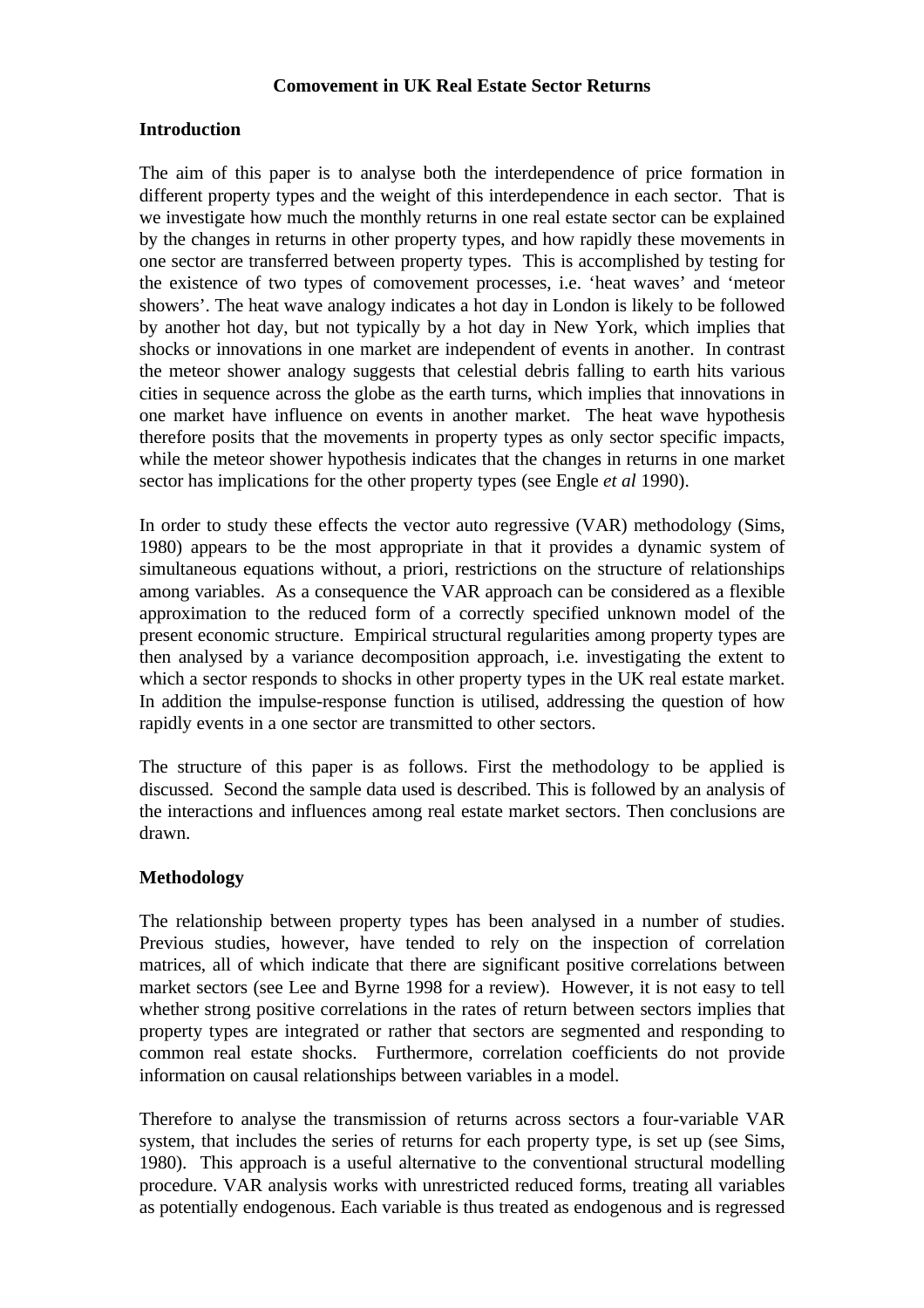on lagged values of all variables in the system. As a consequence the results of tests within a multivariate VAR system are considerably more general and reliable as compared to simple bivariate correlations, which may be suspect because of the omission of variables, (see Sims, 1980 and Lutkepohl, 1982).

VAR models have been used in the financial and real estate by several authors. The main focus is on causal relations among macroeconomic variables and asset returns. In the financial markets Hamilton (1983), for example, examines the influence of oil price changes on stock returns and real activity changes in the US. Burbidge and Harrison (1984) test for the effects of oil price rises on the price level and industrial output in five countries. James et al. (1985) analyse the causal links between stock returns, real activity, money supply, and inflation in the US. The VAR technique has also been used to investigate the degree of international linkages stock markets (Eun and Shim, 1989 and Von Furstenberg and Jeon, 1989) In the context of the real estate markets the VAR methodology has been used by Kling and McCue, (1987,1991) to examine Office and Industrial construction behaviour in the US, the diffusion of price information across housing markets, (Pollakowski. and Ray, 1997) and Office rent forecasting in the UK, (Tsolcacos and McGough, 1994).

Only a brief presentation of the VAR analysis is presented in this section. For a more rigorous discussion, see Sims (1980). Let

$$
\Phi(B)Z_t = e_t \tag{1}
$$

where  $Z_t^{\prime} = (Z_{1t}, Z_{2t}, \dots, Z_{kt})$  represents a stationary (k x 1) vector of the k time series containing n observations and where  $e_t = (e_{1t}, e_{2t}, \dots, e_{kt})$  is a (k x 1) vector of random shocks, which are independently, identically, and normally distributed with mean zero. The covariance matrix  $\sum \Phi(B)$  is a (k x k) matrix of full rank, containing the auto regressive parameters. The  $Z_t$  in Equation 1 may then be interpreted as the response in each time series to a shock in  $e_t$ , while the matrix  $\Phi(B)$  represents the adjustment pattern to these shocks. This approach is designed to minimise theoretical demands and also to let the data determine aspects of the specification such as the lag structure. The development of the VAR system only requires the determination of the variables to be included and the number of lags to adequately captures the effect of the variables on each other. Therefore, assuming equal information lags in all property types the following VAR system obtains:

$$
O_{t} = \alpha^{O} + \sum_{i=1}^{n} \beta_{i}^{O} O_{t-i} + \sum_{i=1}^{n} \delta_{i}^{O} R_{t-i} + \sum_{i=1}^{n} \gamma_{i}^{O} I_{t-i} + \sum_{i=1}^{n} \phi_{i}^{O} R W_{t-i} + e_{t}^{O},
$$
\n(2a)

$$
R_{t} = \alpha^{R} + \sum_{i=1}^{n} \beta_{i}^{R} O_{t-i} + \sum_{i=1}^{n} \delta_{i}^{R} R_{t-i} + \sum_{i=1}^{n} \gamma_{i}^{R} I_{t-i} + \sum_{i=1}^{n} \phi_{i}^{R} R W_{t-i} + e_{t}^{R},
$$
(2b)

$$
I_{t} = \alpha^{I} + \sum_{i=1}^{n} \beta_{i}^{I} O_{t-i} + \sum_{i=1}^{n} \delta_{i}^{I} R_{t-i} + \sum_{i=1}^{n} \gamma_{i}^{I} I_{t-i} + \sum_{i=1}^{n} \phi_{i}^{I} R W_{t-i} + e_{t}^{I},
$$
(2c)

$$
RW_{t} = \alpha^{RW} + \sum_{i=1}^{n} \beta_{i}^{RW} O_{t-i} + \sum_{i=1}^{n} \delta_{i}^{RW} R_{t-i} + \sum_{i=1}^{n} \gamma_{i}^{RW} I_{t-i} + \sum_{i=1}^{n} \phi_{i}^{RW} RW_{t-i} + e_{t}^{RW},
$$
 (2d)

where  $O_t$ ,  $R_t$ ,  $I_t$  and  $RW_t$  represent the returns at time t of the Office, Retail, Industrial and Retail Warehouses property market sectors, respectively.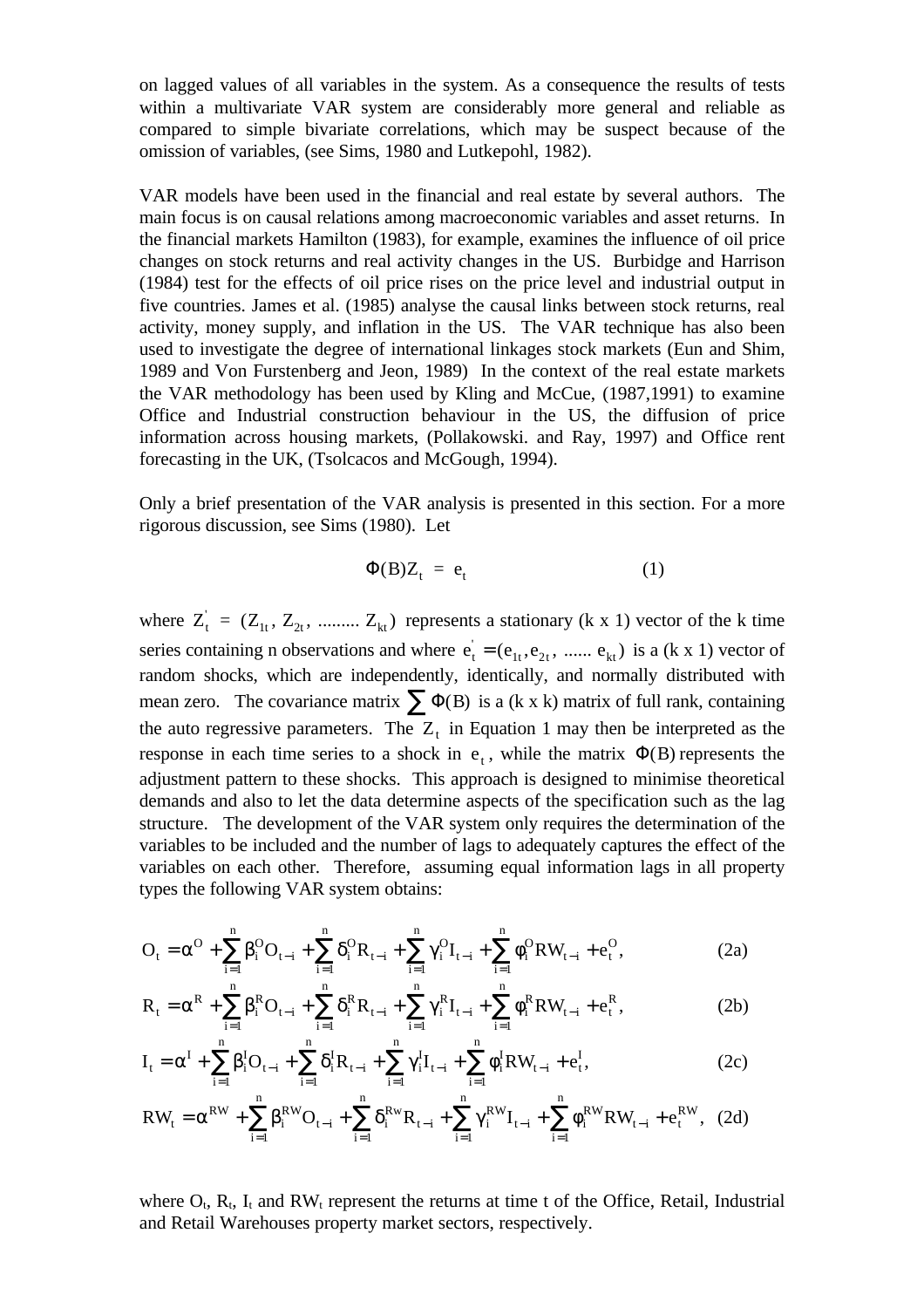The VAR system is then used to examine the comovement processes of the four sectors in the framework of the heat waves and meteor showers hypotheses developed by Engle et al. (1990). In this context, the heat wave and meteor shower hypotheses are mutually exclusive. The heat wave hypothesis holds for the Office sector if  $\beta_i^0$  is significant, but  $\delta_i^0$ ,  $\gamma_i^0$  and  $\phi_i^0$  are zero. Similarly, the heat wave hypothesis is supported for the Retail sector  $\delta_i^R$  is significant, but,  $\beta_i^R$ ,  $\gamma_i^R$  and  $\phi_i^R$  are not. In the Industrial sector, heat waves occur if  $\gamma_i^I$  is not zero, but  $\beta_i^I$ ,  $\delta_i^I$  and  $\phi_i^I$  are. Finally in the case of the Retail Warehouse sector the heat wave hypothesis is supported if  $\phi_i^{RW}$ is significant and  $\beta_i^{RW}$ ,  $\delta_i^{RW}$  and  $\gamma_i^{RW}$  are not. In other words, the heat wave hypothesis for a particular property type is equivalent to restricting the coefficients of the other markets sectors in its equation to equal zero. If the null hypothesis that there is no difference between the explanatory powers of the unrestricted and restricted VAR models is rejected, the heat wave hypothesis is rejected, indicating the presence of comovements between property types and the acceptance of the meteor shower hypothesis. The equality of explanatory power between the unrestricted and restricted models is investigated using a Wald test.

In addition the estimation of the model is well suited to studying the dynamic response of a system to innovations within market sectors and to show the structural interdependence of the property types. Analysis of the pattern of innovations and responses in different markets can be precisely performed by the impulse response function and variance decomposition available in the VAR model (see Leamer 1985). From this point of view, instead of estimating simple correlations, impulse-response analysis will be more appropriate to investigate what effect a shock or innovation in one property type will have on others and what the strength and persistence of those effects will be.

## **Data**

Monthly returns for the four property types, Office, Retail, Industrial and Retail Warehouses were obtained from the Richard Ellis Monthly Index (REMI) (Richard Ellis, 1998). The indices based on a sample of 430 properties with a market value of £2.2 billion at the end of October 1997. This data used, in preference to the much larger Investment Property Databank Monthly Index (IPDMI), as it is the longest monthly data series currently available (Barber, 1990), while the REMI and the IPDMI show similar performance characteristics (Nanthakumaran and Newell, 1995). Further details of the REMI series are given in Gordon (1991), Morrell (1991) and the Society of Property Researchers (1993). The data covering the period 1979:2 to 1997:12, providing a time series of 227 returns for each real estate market sector, the most recent Bull and Bear markets in the  $UK<sup>1</sup>$ .

Monthly returns were calculated as the change in the logarithm of successive index values, that is:

$$
R_{t} = \ln(I_{t}) - \ln(I_{t-1})
$$
 (3)

where:

-

<sup>&</sup>lt;sup>1</sup> The data has also been used in a different context by Newell and Stevenson (1997) and Barkham and Ward (1997).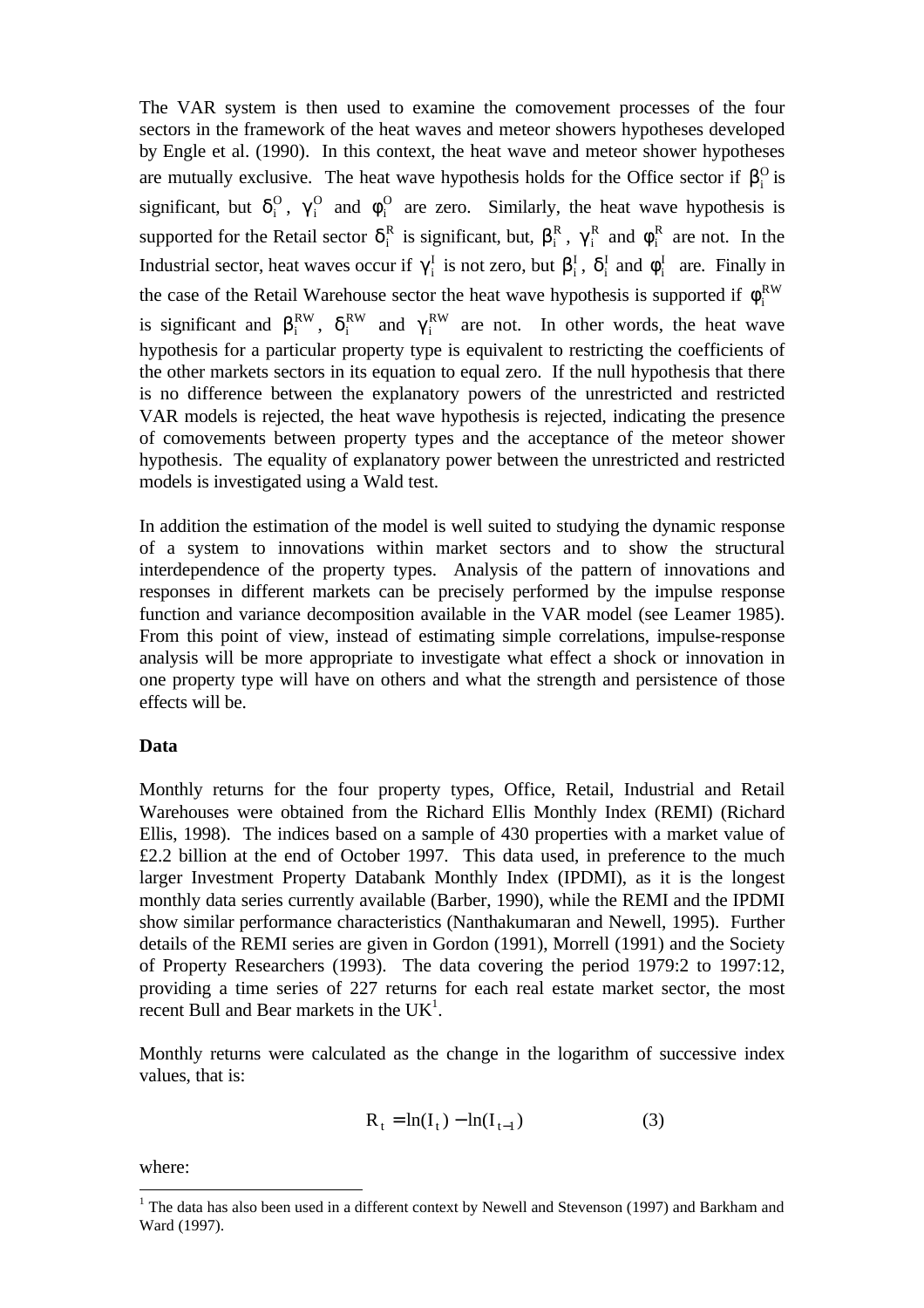$R_t$  is the return at time t:  $I_t$  is the price index at time t and  $I_{t-1}$  is the price index at time t-1.

Table 1 contains summary statistics for the monthly returns, of the four property types. An examination of Table 1 indicates that the highest monthly volatility is reported for the Retail Warehouse sector, the Retail sector showing the lowest volatility, Retail Warehouses also had the highest mean returns. Moreover, as anticipated from the work of Ward (1979), and Lee and Byrne (1998) in the UK, and Young and Graff (1995), Miles and McCue (1984), Hartzell, Hekman and Miles (1986) in the US, all four series exhibit thick tails (positive kurtosis) and all but the Office sector positive skewness. Table 1 also shows that there is a high level of contemporaneous correlation among all the markets under study. They are all significant at a 1% level. The highest contemporaneous correlation is shown by the Office and Retail sectors, while the lowest is shown by the Retail Warehouse sector with Industrial properties. These correlations indicating a high level of integration of the property sectors in the UK.

|                         |               |               |                                     | <b>Retail</b> |
|-------------------------|---------------|---------------|-------------------------------------|---------------|
|                         | <b>Office</b> | <b>Retail</b> | <b>Industrial</b>                   | Warehouse     |
| <b>Mean</b>             | 0.003         | 0.005         | 0.005                               | 0.008         |
| Std. Dev.               | 0.013         | 0.011         | 0.013                               | 0.020         |
| <b>Skewness</b>         | $-0.071$      | 0.873         | 0.826                               | 3.619         |
| <b>Kurtosis</b>         | 3.568         | 5.896         | 4.908                               | 23.187        |
|                         |               |               | <b>Contemporaneous Correlations</b> |               |
| <b>Office</b>           | 1.00          |               |                                     |               |
| <b>Retail</b>           | 0.66          | 1.00          |                                     |               |
| <b>Industrial</b>       | 0.60          | 0.53          | 1.00                                |               |
| <b>Retail Warehouse</b> | 0.33          | 0.40          | 0.30                                | 1.00          |
| <b>Period of Lag</b>    |               |               | <b>Auto Correlations</b>            |               |
| 1                       | 0.698         | 0.628         | 0.686                               | 0.205         |
| $\overline{2}$          | 0.659         | 0.523         | 0.639                               | 0.234         |
| 3                       | 0.590         | 0.371         | 0.552                               | 0.168         |
| $\overline{4}$          | 0.622         | 0.386         | 0.473                               | 0.287         |
| 5                       | 0.571         | 0.396         | 0.383                               | 0.172         |
| 6                       | 0.536         | 0.387         | 0.356                               | 0.086         |
| 12                      | 0.292         | 0.113         | 0.164                               | $-0.063$      |
| 18                      | 0.011         | 0.068         | $-0.101$                            | $-0.011$      |
| 24                      | $-0.138$      | 0.089         | $-0.089$                            | $-0.080$      |
| 30                      | $-0.243$      | 0.052         | $-0.124$                            | $-0.075$      |
| 36                      | $-0.263$      | 0.010         | $-0.164$                            | $-0.003$      |

## **Table 1 Summary Statistics**

However, there are a number of differences between the auto correlations of the sector returns. Although for all sectors the magnitudes of the auto correlation coefficients decay at higher orders, more than half of the reported coefficients are statistically significant, at the 5% level. In addition all of the sectors have significant first and second order auto correlations. In particular the auto correlation coefficients for the Office sector are greater than those for the other three property types up to the  $12<sup>th</sup>$ month. While the autocorrelations of the Retail Warehouse sector are much lower than the autocorrelations in the other three property types and become insignificantly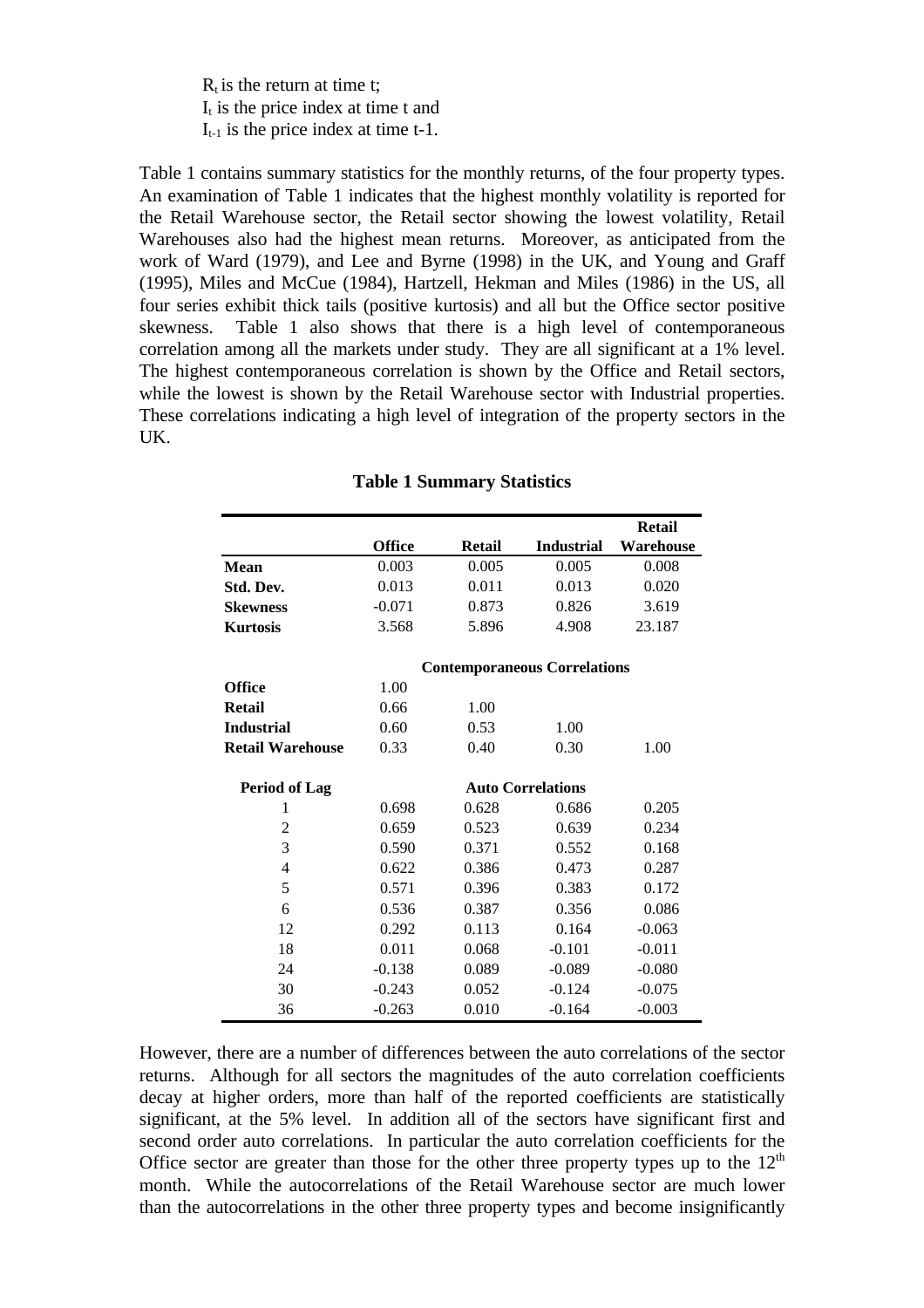different from zero by the  $6<sup>th</sup>$  month. The presence of substantial autocorrelation in all four markets suggests that the volatility behaviour of each may be explained by the heat wave hypothesis, although Retail Warehouse sector may be also be influenced by the other sectors.

However, the results presented in Table 2 for leading and lagging autocorrelations indicate that there are strong links in returns between the Office, Retail and Industrial sectors, but that the link is less between Retails and Industrials. While the Retail Warehouse sector is strongly linked to the Retail sector. Which suggests that the meteor shower hypothsesis can not be ruled out on the basis of substantial autocorrelations between sector returns.

| <b>Period</b>            |               |               |                   | TO                |                         |                         |  |
|--------------------------|---------------|---------------|-------------------|-------------------|-------------------------|-------------------------|--|
| <b>Correlation From</b>  | <b>Retail</b> |               | <b>Industrial</b> |                   | <b>Retail-Warehouse</b> |                         |  |
| <b>Office</b>            | lag           | lead          | lag               | lead              | lag                     | lead                    |  |
| $\boldsymbol{0}$         | 0.66          | 0.66          | 0.60              | 0.60              | 0.33                    | 0.33                    |  |
| $\mathbf{1}$             | 0.54          | 0.56          | 0.60              | 0.55              | 0.35                    | 0.29                    |  |
| $\overline{c}$           | 0.51          | 0.50          | 0.54              | 0.47              | 0.37                    | 0.28                    |  |
| 3                        | 0.44          | 0.38          | 0.53              | 0.45              | 0.29                    | 0.21                    |  |
| $\overline{\mathcal{L}}$ | 0.47          | 0.38          | 0.45              | 0.42              | 0.24                    | 0.17                    |  |
| 5                        | 0.42          | 0.40          | 0.44              | 0.40              | 0.32                    | 0.19                    |  |
| 6                        | 0.45          | 0.34          | 0.41              | 0.40              | 0.32                    | 0.16                    |  |
| <b>Correlation From</b>  |               | <b>Office</b> |                   | <b>Industrial</b> |                         | <b>Retail-Warehouse</b> |  |
| <b>Retail</b>            | lag           | lead          | lag               | lead              | lag                     | lead                    |  |
| $\overline{0}$           | 0.66          | 0.66          | 0.53              | 0.53              | 0.40                    | 0.40                    |  |
| $\mathbf{1}$             | 0.56          | 0.54          | 0.55              | 0.42              | 0.29                    | 0.36                    |  |
| $\overline{c}$           | 0.50          | 0.51          | 0.45              | 0.35              | 0.32                    | 0.32                    |  |
| 3                        | 0.38          | 0.44          | 0.39              | 0.35              | 0.23                    | 0.19                    |  |
| $\overline{4}$           | 0.38          | 0.47          | 0.28              | 0.34              | 0.22                    | 0.25                    |  |
| 5                        | 0.40          | 0.42          | 0.31              | 0.35              | 0.19                    | 0.22                    |  |
| 6                        | 0.34          | 0.45          | 0.16              | 0.32              | 0.21                    | 0.23                    |  |
| <b>Correlation From</b>  |               | <b>Office</b> |                   | <b>Retail</b>     |                         | <b>Retail-Warehouse</b> |  |
| <b>Industrial</b>        | lag           | lead          | lag               | lead              | lag                     | lead                    |  |
| $\boldsymbol{0}$         | 0.60          | 0.60          | 0.53              | 0.53              | 0.30                    | 0.30                    |  |
| $\mathbf{1}$             | 0.55          | 0.60          | 0.42              | 0.55              | 0.28                    | 0.35                    |  |
| $\overline{c}$           | 0.47          | 0.54          | 0.35              | 0.45              | 0.28                    | 0.22                    |  |
| 3                        | 0.45          | 0.53          | 0.35              | 0.39              | 0.18                    | 0.26                    |  |
| $\overline{4}$           | 0.42          | 0.45          | 0.34              | 0.28              | 0.21                    | 0.11                    |  |
| 5                        | 0.40          | 0.44          | 0.35              | 0.31              | 0.19                    | 0.20                    |  |
| 6                        | 0.40          | 0.41          | 0.32              | 0.16              | 0.14                    | 0.10                    |  |
| <b>Correlation From</b>  |               | <b>Office</b> |                   | <b>Retail</b>     |                         | <b>Industrial</b>       |  |
| <b>Retail Warehouse</b>  | lag           | lead          | lag               | lead              | lag                     | lead                    |  |
| $\boldsymbol{0}$         | 0.33          | 0.33          | 0.40              | 0.40              | 0.30                    | 0.30                    |  |
| $\mathbf{1}$             | 0.29          | 0.35          | 0.36              | 0.29              | 0.35                    | 0.28                    |  |
| $\overline{2}$           | 0.28          | 0.37          | 0.32              | 0.32              | 0.22                    | 0.28                    |  |
| 3                        | 0.21          | 0.29          | 0.19              | 0.23              | 0.26                    | 0.18                    |  |
| $\overline{4}$           | 0.17          | 0.24          | 0.25              | 0.22              | 0.11                    | 0.21                    |  |
| 5                        | 0.19          | 0.32          | 0.22              | 0.19              | 0.20                    | 0.19                    |  |
| 6                        | 0.16          | 0.32          | 0.23              | 0.21              | 0.10                    | 0.14                    |  |

# **Table 2: Leading and Lagging Cross Auto Correlations**

Finally before developing the VAR system the data was tested for stationarity using the Phillips-Perron (PP) test developed by Phillips (1987) and Phillips and Perron (1988). The PP tests are based on the following Augmented Dickey-Fuller (ADF) regression,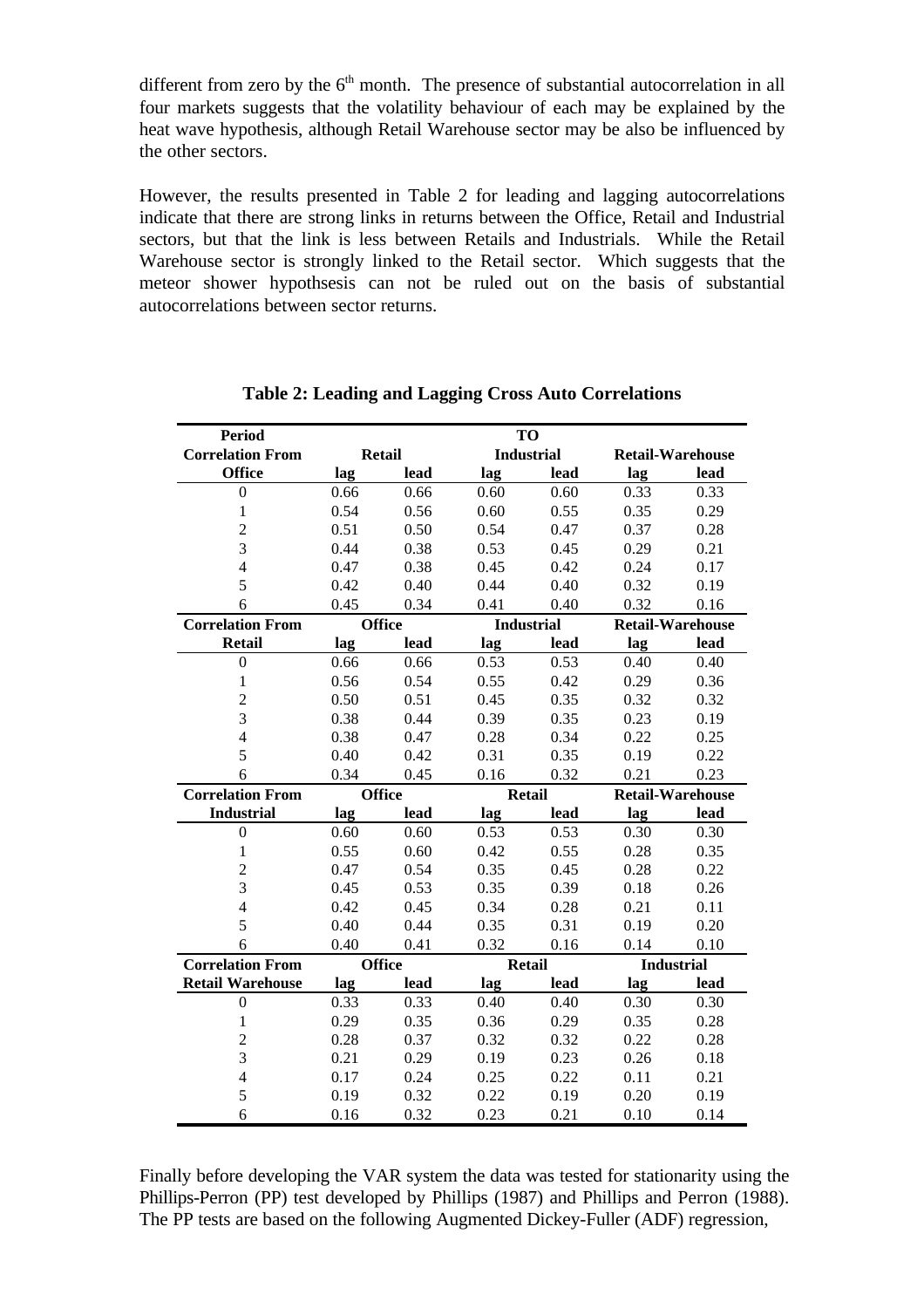$$
\Delta X_t = \lambda_0 + \lambda_1 X_{t-1} + \lambda_2 T + \sum_{i=1}^n \Psi_i \Delta X_{t-i} + \varepsilon \tag{4}
$$

where  $\Delta$  is the difference operator, X is the natural logarithm of the series, T is a trend variable,  $\lambda$  and  $\Psi$  are the parameters to be estimated and  $\varepsilon$  is the error term. The PP unit root test is utilised for the following reasons. First the PP tests do not require an assumption of homoscedasticity of the error term (Phillips, 1987). Secondly, since lagged terms for the variable of interest are set to zero there is no loss of effective observations from the series (Perron, 1988). Lastly, the PP unit root test corrects the serial correlation and autoregressive heteroscedasticity of the error terms by a technique called the Bartlett window. This aims at providing unit root tests results that are robust to serial correlation and time-dependent heteroscedasticity of errors.

In the PP unit root tests the null hypothesis is that the series is non-stationary and this is either accepted or rejected by examination of the t-ratio of the lagged term  $X_{t-1}$ compared with the tabulated values. If the t-ratio is less that the critical value the null hypothesis of a unit root (i.e. the series is non-stationary) is accepted. If so the first difference of the series is evaluated by Equation (4) and if the null hypothesis is rejected the series is considered stationary and the assumption is that the series is integrated of order one I(1). Critical values for this t-statistic are given in Mackinnon (1991). The results presented in Table 3.

| <b>Sector</b>           | Level    | 1st Difference |
|-------------------------|----------|----------------|
| <b>Office</b>           | $-2.217$ | $-6.704$       |
| Retail                  | $-1.830$ | $-8.013$       |
| <b>Industrial</b>       | $-1.287$ | $-6.440$       |
| <b>Retail Warehouse</b> | $-3.641$ | $-12.884$      |
| Critical Value 1%       | -4.002   |                |

**Table 3: Results of the Unit Root Tests**

As can be seen the results presented in Table 2 show that all series were nonstationary in levels but stationary in first differences. The 1% significance level deemed to be more appropriate in testing for a unit root as the critical values of the tstatistics simulated by Fuller (1976), Gulkey and Schmidt (1989)and Mackinnon (1991) can vary markedly. Having established the stationarity of the data series the following section presents the results of the VAR system for the four property type: Office, Retail, Industrial and Retail Warehouses.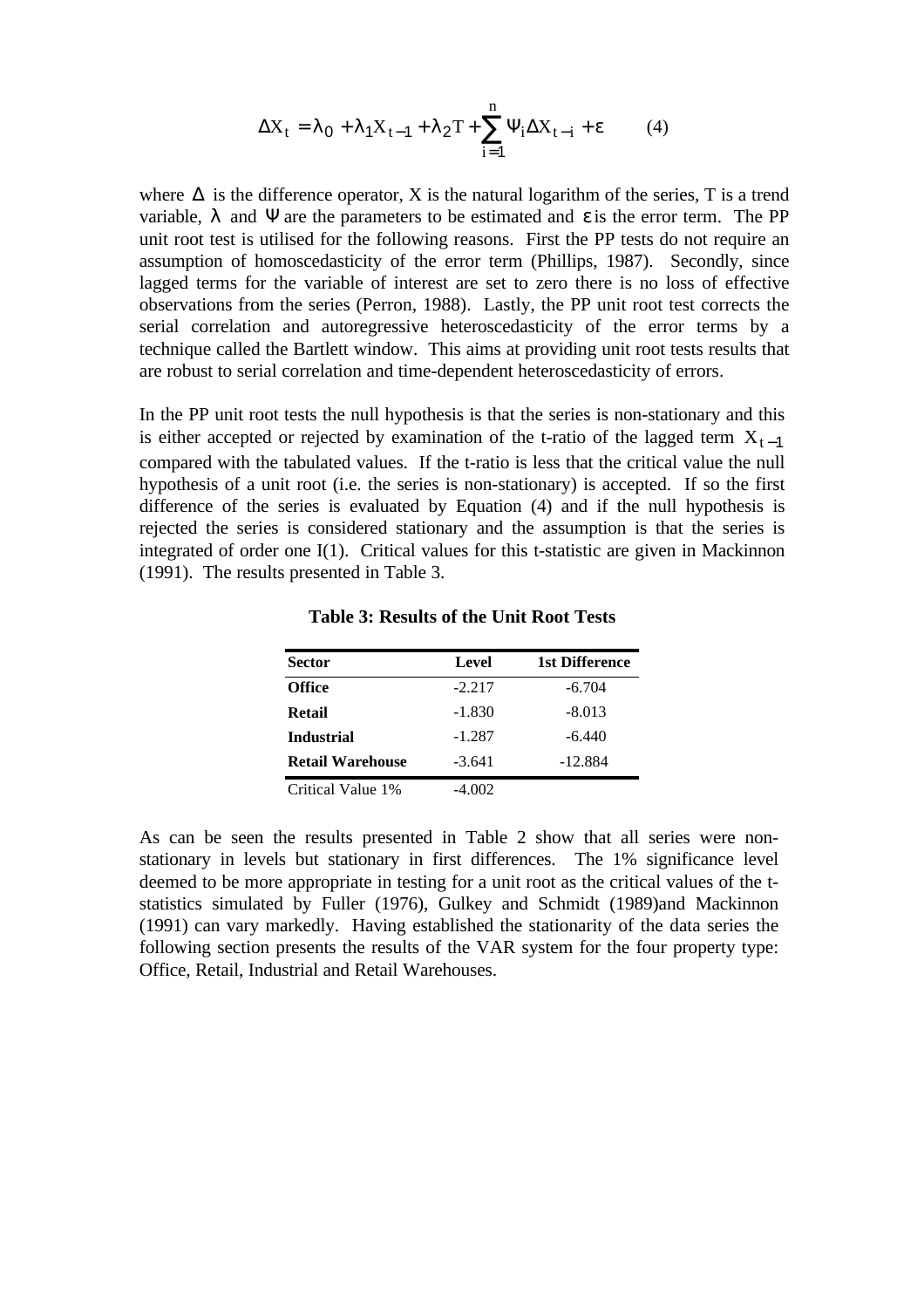## **Empirical Results**

-

The ordering of real estate market sectors implicitly assume a causal chain. The arbitrariness of this causal ordering has been subject to much criticism, but a natural ordering of sectors based on capital<sup>2</sup> values seems reasonable. In addition the amount of information on the Office and Retail sectors in the UK is much greater than for Industrials and especially Retail Warehouses, (Thompson and Tsolacos, 1997). As a consequence the following ordering of sectors was chosen: Office, Retail, Industrial and Retail Warehouses.

Another consideration in a VAR model is the number of lags to be used in the system.. In a market that adjusts quickly to all relevant information, that is one that is efficient, at most should show one lag in the VAR estimation. However, the cost of obtaining information and difficulties in terms of negotiation the purchasing and selling of property, in real estate markets, would suggest that lags of more than one month are possible, without implying any inefficiency in the pricing. In deciding on the lag length the log-likelihood ratio tests is employed (as outlined in Henry and Pesaran, 1993). The log likelihood ratio statistic given by:

$$
LR = -2(LnLR - lnLU)
$$
 (5)

where LR is the maximum log likelihood of the restricted estimate of Equation 2 and LU is the maximum log likelihood of the unrestricted estimation of Equation 2. The likelihood ratio statistic distributed asymptotically as  $\chi^2(k)$  where k is the degrees of freedom, dependent on the number of lags. The results in Table 4 for the choice of the lag length confirmed the conjecture that a lag length greater than one month was required, while there was no indication of statistical significance for a three period lag. The following results therefore are based on a two period lag structure.

Table 4 shows that the Office sector is significantly positively influenced by its own returns, lagged one and two periods (at the 1% level), the Industrial sector lagged one period (at the 1% level), and the Retail warehouse sector (at the 10% level). The Retail sector is significantly positively influenced by its own returns lagged one period (at the 1% level ) and two periods (at the 5% level) and the Industrial sector lagged one period (at the 1% level). While the Industrial sector, the significant influences are from the Office sector lagged one period (at the 5% level) and its own return lagged one and two periods (at the 1% level). In contrast the Retail Warehouse sector presents a very particular pattern of influence. It depends significantly positively upon the Retail sector (at the 5% level) and Industrial sector lagged one period and significantly negatively upon the Industrial sector lagged two periods (both at the 1% level), but does not depend significantly upon its own lagged returns. This may be due to hybrid nature of the Retail Warehouse sector, (Gibbs, 1986). All this would suggest that the sectors may present evidence of the 'meteor shower' hypothesis. In order to test this proposition a Wald test was employed.

The results of the individual Wald tests shows that the null hypothesis of no difference between the restricted and unrestricted models can be rejected, at less than the 1% significance level, for the Office, Retail and Retail Warehouse sectors, and that the 'heat wave' analogy is rejected. This indicates acceptance of the 'meteor shower'

 $2<sup>2</sup>$  The capital values of the four property types as a percentage of the total portfolio at the end of October 1997 were 37.5% Offices, 37.5% Retail, 15% Industrial and 10% Retail Warehouses.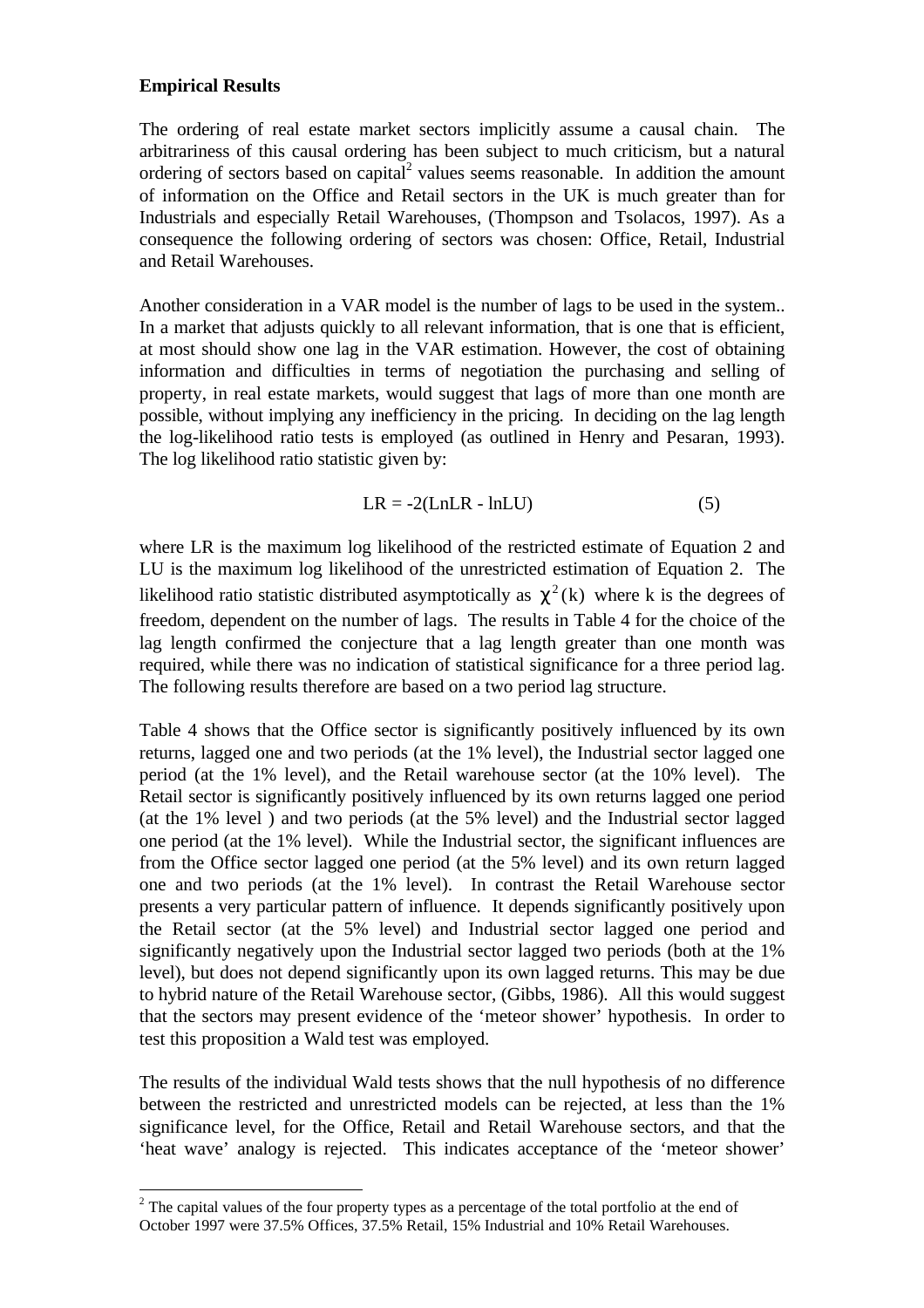analogy, implying that these sectors react significantly to changes in prices in other sectors. In contrast the 'heat wave' hypothesis can only be rejected for the Industrial sector at the 25% level, indicating that Industrial properties appear to have only sector specific autocorrelation, with any new information originating from the other sectors having only a minor effect.

|                              | <b>Office</b> | <b>Retail</b>             | <b>Industrial</b> | Retail<br>Warehouse |  |  |
|------------------------------|---------------|---------------------------|-------------------|---------------------|--|--|
| Office $(-1)$                | 0.346         | 0.094                     | 0.148             | $-0.013$            |  |  |
|                              | 4.831***      | 1.413                     | 2.038**           | $-0.094$            |  |  |
| Office $(-2)$                | 0.251         | 0.014                     | 0.007             | 0.026               |  |  |
|                              | 3.540***      | 0.208                     | 0.101             | 0.187               |  |  |
| Retail $(-1)$                | $-0.003$      | 0.340                     | $-0.063$          | 0.377               |  |  |
|                              | $-0.039$      | 4.588***                  | $-0.779$          | 2.370**             |  |  |
| Retail $(-2)$                | 0.035         | 0.146                     | $-0.077$          | 0.226               |  |  |
|                              | 0.433         | 1.959**                   | $-0.953$          | 1.419               |  |  |
| Industrial $(-1)$            | 0.222         | 0.250                     | 0.426             | 0.407               |  |  |
|                              | $3.316***$    | 4.021***                  | $6.271***$        | 3.046***            |  |  |
| Industrial (-2)              | $-0.025$      | $-0.091$                  | 0.285             | $-0.290$            |  |  |
|                              | $-0.365$      | $-1.411$                  | 4.044***          | $-2.089**$          |  |  |
| Retail Warehouse (-1)        | 0.045         | $-0.002$                  | 0.027             | 0.009               |  |  |
|                              | 1.358         | $-0.048$                  | 0.810             | 0.140               |  |  |
| Retail Warehouse (-2)        | 0.059         | 0.036                     | 0.032             | 0.098               |  |  |
|                              | 1.809*        | 1.197                     | 0.959             | 1.514               |  |  |
| Constant                     | $-0.001$      | 0.001                     | 0.001             | 0.003               |  |  |
|                              | $-0.980$      | 2.038                     | 1.555             | 2.081               |  |  |
| <b>Individual Wald Tests</b> |               |                           |                   |                     |  |  |
| Chi-square                   | 21.66         | 30.44                     | 7.79              | 35.74               |  |  |
| Probability                  | 0.001         | 0.000                     | 0.254             | 0.000               |  |  |
| Log Likelihood Lag 1         | 2888.04       | Log Likelihood ratio test |                   |                     |  |  |
| Log Likelihood Lag 2         | 2908.15       | Lag 1 against 2 40.224*** |                   |                     |  |  |
| Log Likelihood Lag 3         | 2909.03       | Lag 2 against 3<br>1.758  |                   |                     |  |  |

**Table 4: Vector Auto-Regression Estimates**

Notes: \* significant at the 10% level.

\*\* significant at the 5% level.

\*\*\* significant at the 1% level.

The residuals for all equations in the VAR model were then tested for any significant auto correlation by an F-test. In none of the equations was there any apparent auto correlation, at the 5% significance level. It can be concluded therefore that the two period lag system of equations is a reasonable representation of the data series. However, although the error terms may be serially uncorrelated, they may be contemporaneously correlated. Then, the simulation of a shock from a particular sector, holding all other components at zero, may not be what occurred historically as the variables have a common component which cannot be associated with a specific variable. As a consequence inferences cannot be drawn in a straight forward manner. Significant contemporaneous correlations between the residual returns among the four sectors are presented in Table 5. Therefore, before undertaking variance decomposition, and impulse response function analysis, the contemporaneous correlation in residuals was eliminated by carrying out an orthogonalising transformation as suggested by Hamilton (1994).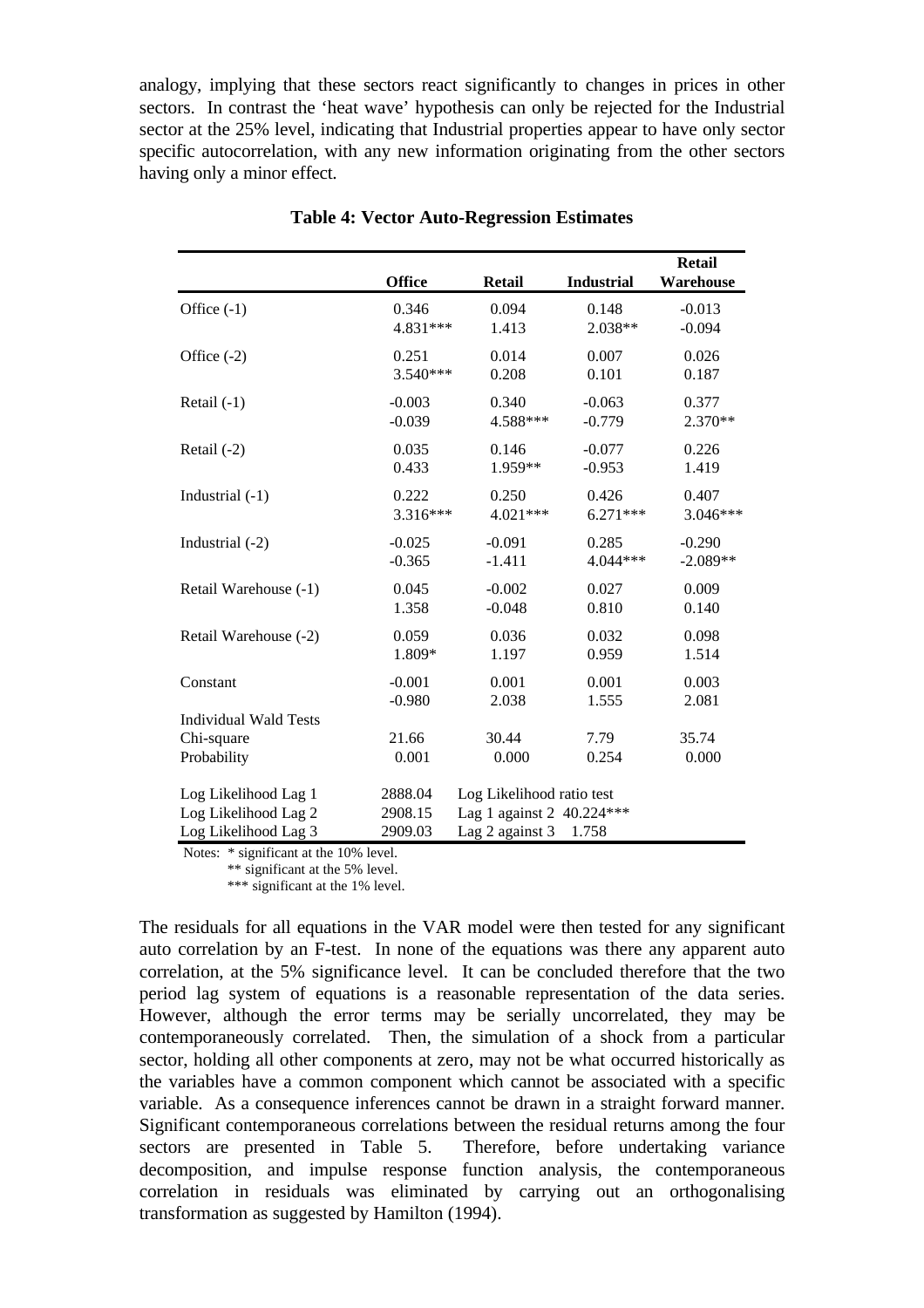| <b>Sector</b>           | <b>Office</b> | Retail | <b>Industrial</b> | Retail<br>Warehouse |
|-------------------------|---------------|--------|-------------------|---------------------|
| <b>Office</b>           | 1.00          |        |                   |                     |
| Retail                  | 0.39          | 1.00   |                   |                     |
| <b>Industrial</b>       | 0.27          | 0.23   | 1.00              |                     |
| <b>Retail Warehouse</b> | $0.07*$       | 0.16   | $0.08*$           | 1.00                |

#### **Table 5: Residual Correlation matrix**

Note: All correlations are significantly different from zero at the 1% level, except \*.

To provide a more detailed analysis on the speed of adjustment in returns in a particular property type to innovations in the other sectors, VAR innovation accounting is used. Innovation accounting, or decomposition, makes it possible to study the percentage of forecast error variance of a particular property sector explained by innovations in itself and the other three sectors. The accounting innovations presented in Table 6.

These results indicate that the extent of adjustments to innovations or shocks in the system take a considerable time to be completed. The Retail sector in particular is significantly influenced by the Office and Industrial sectors. In contrast the Office sector is *not* influenced by the Retail sector but by Industrials. Results which are in line with the those presented in the residual correlation matrix in Table 4. Innovations in the Industrial sector meanwhile show it is almost as equally influenced by the Office sector as it has influence on Office property. In contrast the Retail Warehouse sector appears to be influenced almost equally by all the other three sectors.

The general impression from Table 6 is that all sectors, including Industrial properties, are influenced to a considerable extent by the other property types. No one real estate market sector dominating the others. This is especially so for the Retail sector where almost half the innovations in Retail sector return can be explained by shocks from other sectors, principally the Office sector. The Retail sector is therefore the most endogenous of the property types and seems to act as a conduit for transmitting information across the sectors. In contrast the Retail Warehouse sector appears to be a recipient of information which is then retained rather than passed on to other sectors.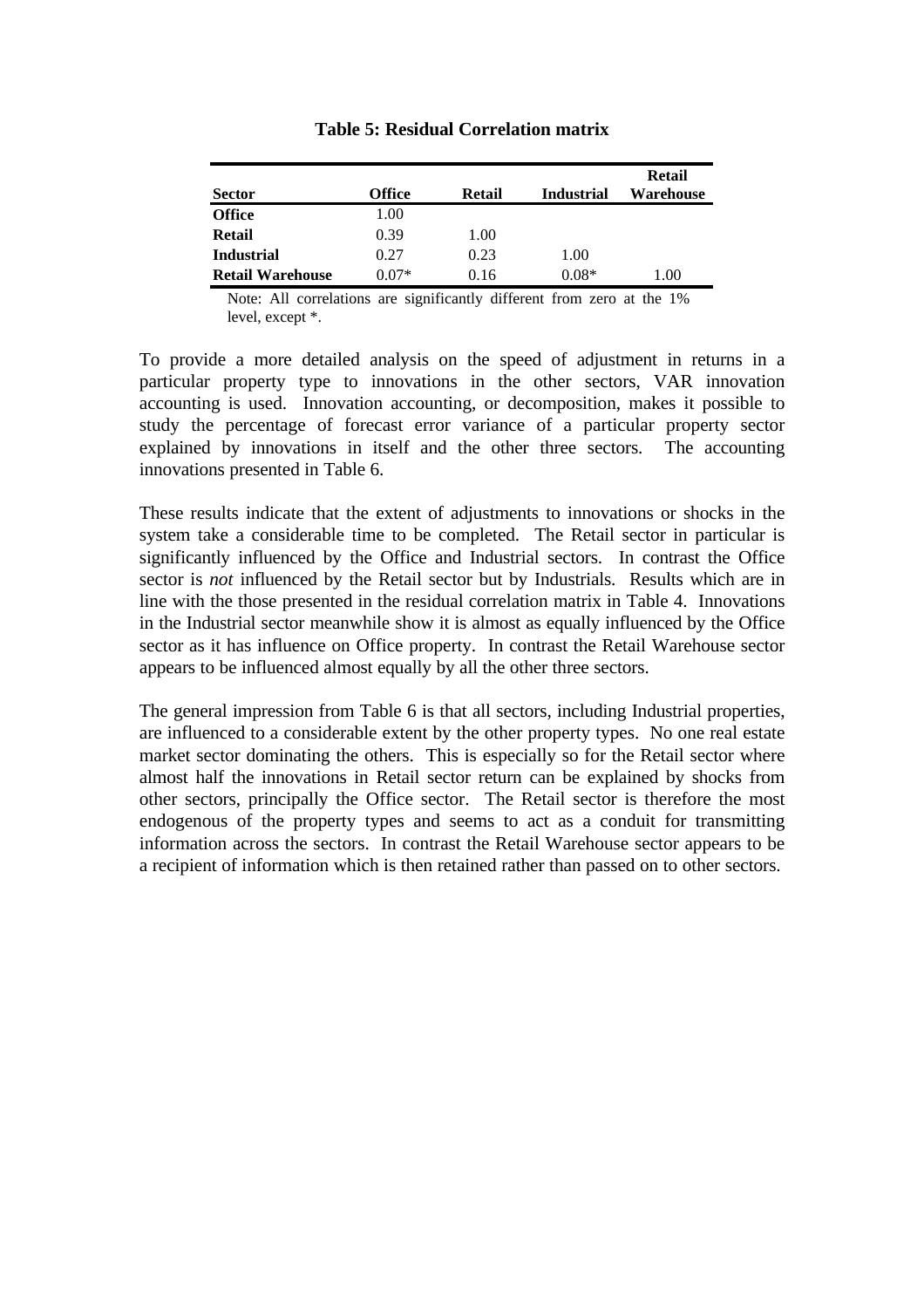| <b>Sector</b>           | <b>Horizon</b> |               |               |                   | <b>Retail</b> |
|-------------------------|----------------|---------------|---------------|-------------------|---------------|
| <b>Explained</b>        | in Months      | <b>Office</b> | <b>Retail</b> | <b>Industrial</b> | Warehouse     |
| <b>Office</b>           | 1              | 100.00        | 0.00          | 0.00              | 0.00          |
|                         | 6              | 84.44         | 1.29          | 10.94             | 3.33          |
|                         | 12             | 79.24         | 1.54          | 15.40             | 3.82          |
|                         | 18             | 78.13         | 1.55          | 16.43             | 3.89          |
|                         | 24             | 77.90         | 1.55          | 16.65             | 3.91          |
| <b>Retail</b>           | 1              | 15.17         | 84.83         | 0.00              | 0.00          |
|                         | 6              | 25.48         | 62.69         | 10.41             | 1.42          |
|                         | 12             | 27.39         | 57.19         | 13.54             | 1.88          |
|                         | 18             | 27.71         | 56.08         | 14.25             | 1.96          |
|                         | 24             | 27.77         | 55.85         | 14.40             | 1.98          |
| <b>Industrial</b>       | 1              | 7.12          | 2.01          | 90.86             | 0.00          |
|                         | 6              | 14.83         | 1.10          | 82.50             | 1.57          |
|                         | 12             | 17.10         | 1.00          | 79.91             | 2.00          |
|                         | 18             | 17.59         | 0.99          | 79.34             | 2.08          |
|                         | 24             | 17.70         | 1.00          | 79.21             | 2.09          |
| <b>Retail Warehouse</b> | 1              | 0.52          | 1.95          | 0.15              | 97.38         |
|                         | 6              | 5.02          | 8.11          | 5.04              | 81.83         |
|                         | 12             | 6.29          | 8.06          | 6.08              | 79.57         |
|                         | 18             | 6.54          | 8.02          | 6.35              | 79.09         |
|                         | 24             | 6.59          | 8.01          | 6.41              | 78.99         |

**Table 6: Accounting Innovations**

Finally the VAR approach makes it possible to analysis the dynamic pattern of innovations by impulse response functions. These functions show the current and subsequent effect of innovations in a given sector on all sectors in the system and how quickly the other sectors react to shocks from a particular property type. In other words this process consists of looking at reaction of all the property types to an shock produced by one of them. The analysis is carried out for all the property types. The normalised individual and cumulative impulse response to a unit (1 standard deviation forecast error) shock was used in each of the four sectors, on all the other sectors, are presented in Table 7.

As can be seen from an examination of Table 7, the response of Industrials to a unit shock in the Office sector is 0.185 in the second month, followed 0.139 in the third month, while the effect in the first month is zero. So, although the results of the Wald test in Table 4 suggest that the Industrial sector follows a heat wave process the results of the variance decomposition and impulse response function analysis indicate that Industrial properties are in fact subject to innovations in other real estate market sectors. In contrast the Retail and Retail Warehouse sectors are very slow to react to shocks from the Office sector. No real estate sector, therefore, reacts instantaneously to shocks from the Office sector and the main influence is on Industrial properties, with the least impact occurring in the Retail sector. Retail shocks in contrast have an immediate effect on the Office market, which is followed by impacts on the Industrial sector, with little or no impact on Retail Warehouse properties. In the case of Industrial sector shocks both the Office and Retail sectors react in the first month, with the influence on the Office market, for some considerable time. However, beyond the first month, shocks to the Retail sector from Industrials are almost negligible, with the impact on Retail Warehouses limited. While shocks from the Retail Warehouse sector having an influence on all the other sectors, especially Retails, in the first month and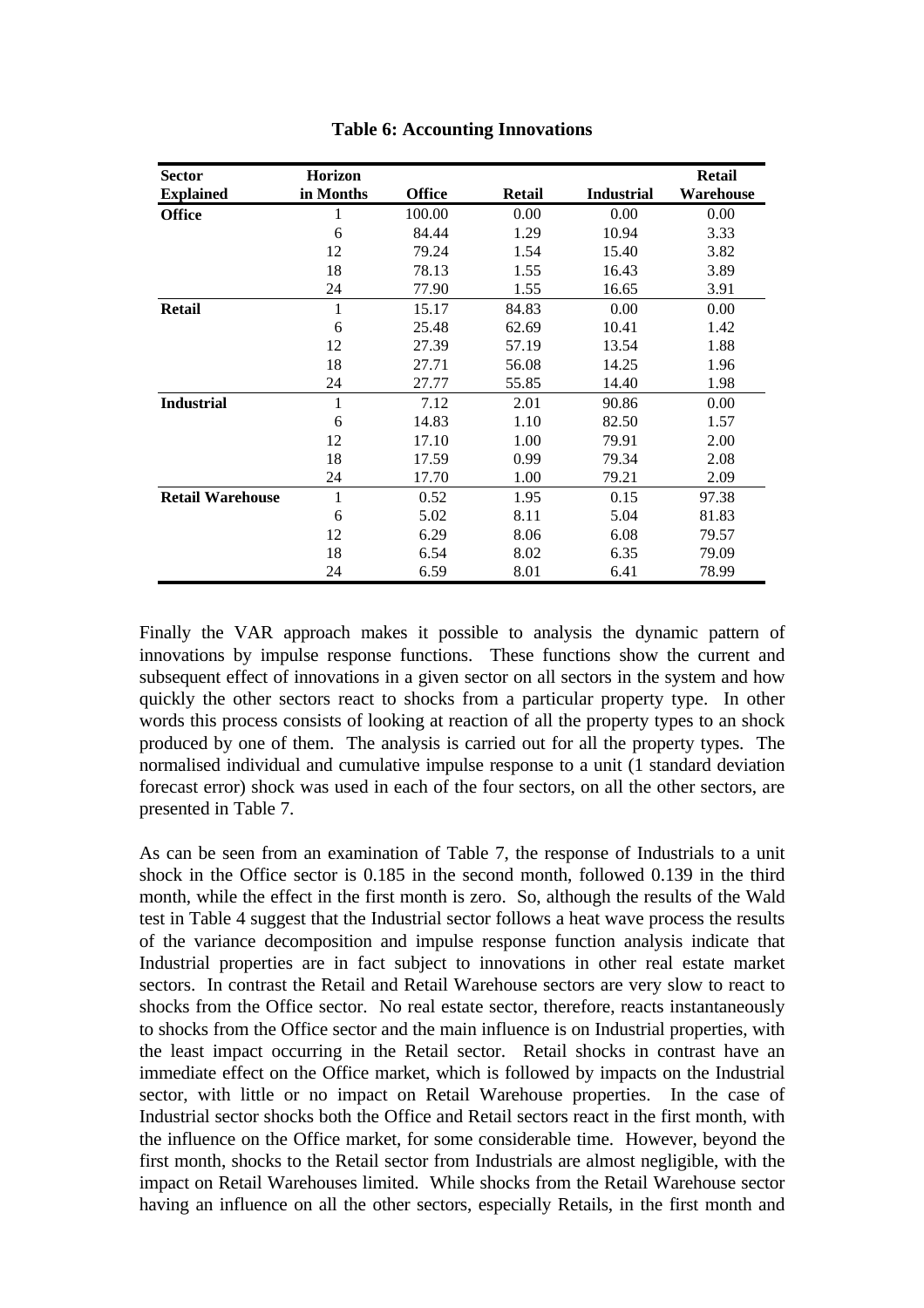continue to have an effect for months to come. But the effect of a shock in the Retail Warehouse sector on itself is essentially limited to the first month.

| Origin of               |                |               |               |                   | <b>Retail</b> |
|-------------------------|----------------|---------------|---------------|-------------------|---------------|
| <b>Shock</b>            | ith Month      | <b>Office</b> | <b>Retail</b> | <b>Industrial</b> | Warehouse     |
| <b>Office</b>           | 1              | 0.845         | 0.000         | 0.000             | 0.000         |
|                         | $\overline{c}$ | 0.348         | 0.036         | 0.185             | 0.076         |
|                         | 3              | 0.399         | 0.065         | 0.139             | 0.135         |
|                         | $\overline{4}$ | 0.289         | 0.068         | 0.202             | 0.092         |
|                         | 5              | 0.262         | 0.068         | 0.169             | 0.095         |
|                         | 6 Cum          | 2.360         | 0.295         | 0.873             | 0.473         |
|                         | 12 Cum         | 3.181         | 0.496         | 1.638             | 0.776         |
|                         | 24 Cum         | 3.713         | 0.595         | 2.204             | 0.977         |
| <b>Retail</b>           | $\mathbf{1}$   | 0.306         | 0.725         | 0.000             | 0.000         |
|                         | $\overline{2}$ | 0.241         | 0.277         | 0.205             | $-0.003$      |
|                         | 3              | 0.206         | 0.203         | 0.102             | 0.078         |
|                         | $\overline{4}$ | 0.181         | 0.123         | 0.163             | 0.057         |
|                         | 5              | 0.160         | 0.087         | 0.125             | 0.058         |
|                         | 6 Cum          | 1.233         | 1.475         | 0.724             | 0.240         |
|                         | 12 Cum         | 1.771         | 1.626         | 1.254             | 0.440         |
|                         | 24 Cum         | 2.126         | 1.691         | 1.634             | 0.574         |
| <b>Industrial</b>       | 1              | 0.229         | 0.122         | 0.819             | 0.000         |
|                         | $\overline{c}$ | 0.207         | 0.013         | 0.351             | 0.046         |
|                         | $\overline{3}$ | 0.182         | $-0.012$      | 0.409             | 0.084         |
|                         | $\overline{4}$ | 0.179         | $-0.008$      | 0.284             | 0.070         |
|                         | 5              | 0.158         | $-0.007$      | 0.255             | 0.066         |
|                         | 6 Cum          | 1.099         | 0.107         | 2.322             | 0.324         |
|                         | 12 Cum         | 1.687         | 0.146         | 3.057             | 0.554         |
|                         | 24 Cum         | 2.091         | 0.207         | 3.507             | 0.709         |
| <b>Retail Warehouse</b> | $\mathbf{1}$   | 0.121         | 0.236         | 0.066             | 1.666         |
|                         | $\overline{c}$ | 0.199         | 0.325         | 0.334             | 0.016         |
|                         | 3              | 0.210         | 0.264         | $-0.010$          | 0.180         |
|                         | $\overline{4}$ | 0.172         | 0.165         | 0.185             | 0.053         |
|                         | 5              | 0.164         | 0.121         | 0.084             | 0.064         |
|                         | 6 Cum          | 1.001         | 1.189         | 0.786             | 2.027         |
|                         | 12 Cum         | 1.537         | 1.374         | 1.284             | 2.224         |
|                         | 24 Cum         | 1.889         | 1.441         | 1.657             | 2.357         |

**Table 7: Individual Impulse Response to a Unit Shock in the Other Sectors**

## **Conclusions**

Engle et al. (1990) distinguish between 'heat waves' and 'meteor showers' in an analogy which tries to differentiate between particular effects, not transmitted among markets, and general effects, which tend to affect all the markets, although different markets can be affected to different extents. This paper has applied this approach to the study of the monthly returns series which have been estimated from the indexes of four real estate market sectors: Office, Retail, Industrial and Retail Warehouses. A VAR methodology used with the aim of detecting the significant interrelations among the property market sectors, as well as the transmission mechanisms of their information flows.

The results set out in Tables 4 through 7 indicates that although no one sector dominates movements in other sectors, not all of the variability in a particular sectors returns can be explained by changes in their own returns. That is each property type presents characteristics which are derived from its own economic effects and are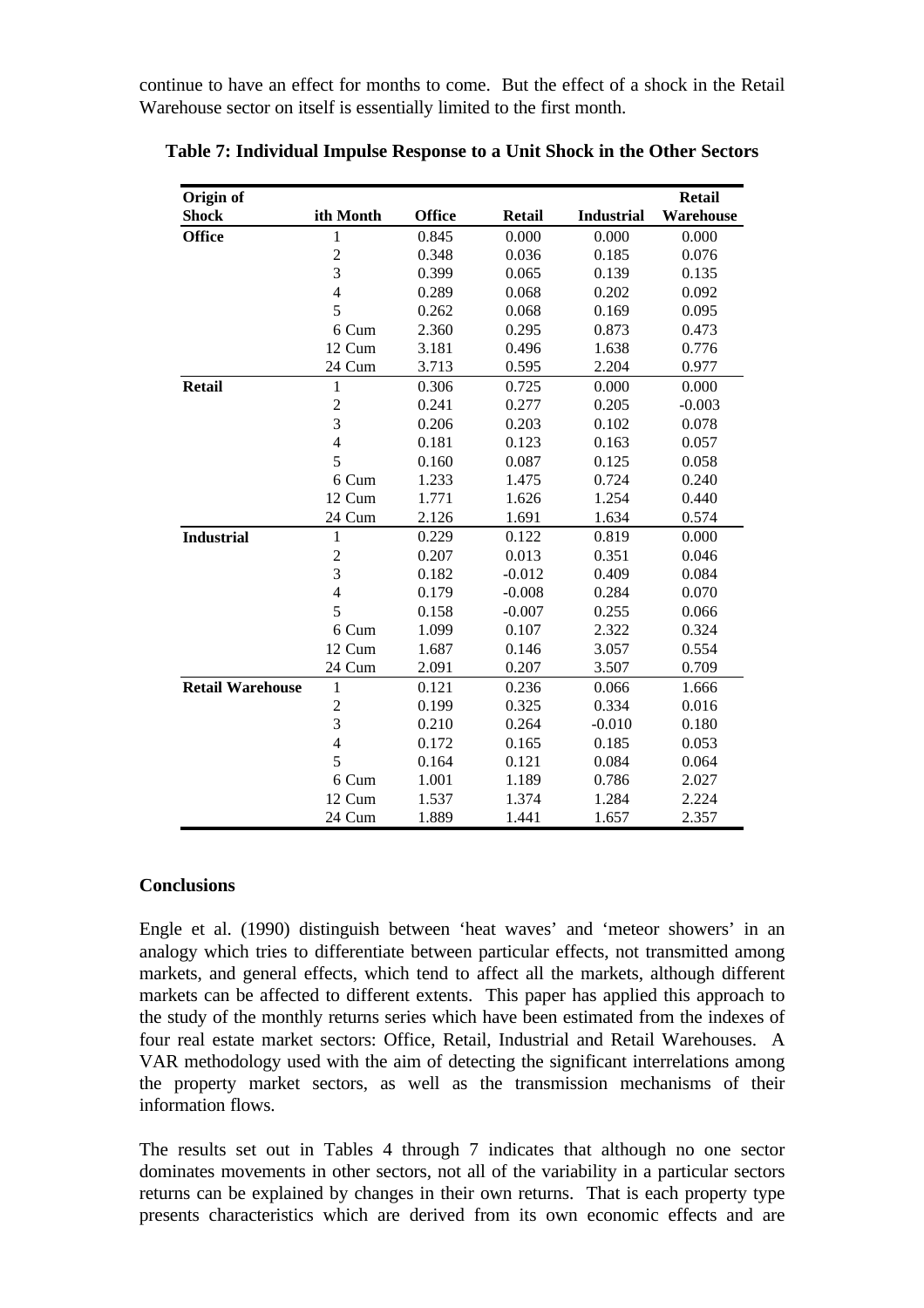sensitive to the innovations which are generated in other sectors, even in the Industrial sector, although the effect here is less pronounced that that between the other sectors. The results indicate in particular that the Office, Retail and Retail Warehouse sectors follow a meteor shower rather than a heat wave process. In other words, new information in one property type seems to influence the behaviour in other sectors as well. However, the meteor shower effect is not as strong for Industrial properties, meaning that the returns in this sector are more influenced by its own innovations than shocks or new information from other sectors. In contrast Retail properties seem to react to almost all other sector shocks and seems to act as a conduit through which most of the innovations flow to different sectors. On the whole the results obtained leads to the conclusion that property types do not behave in an autonomous way in discounting of their own innovations, even in the case of Industrial properties, indicating a notable integration between the sectors. Therefore, diversification across the real estate market does not allow for the reduction of risk without sacrificing expected returns, unless diversification was implemented by choosing properties whose differential characteristics give them a specific behaviour with respect to the particular sector.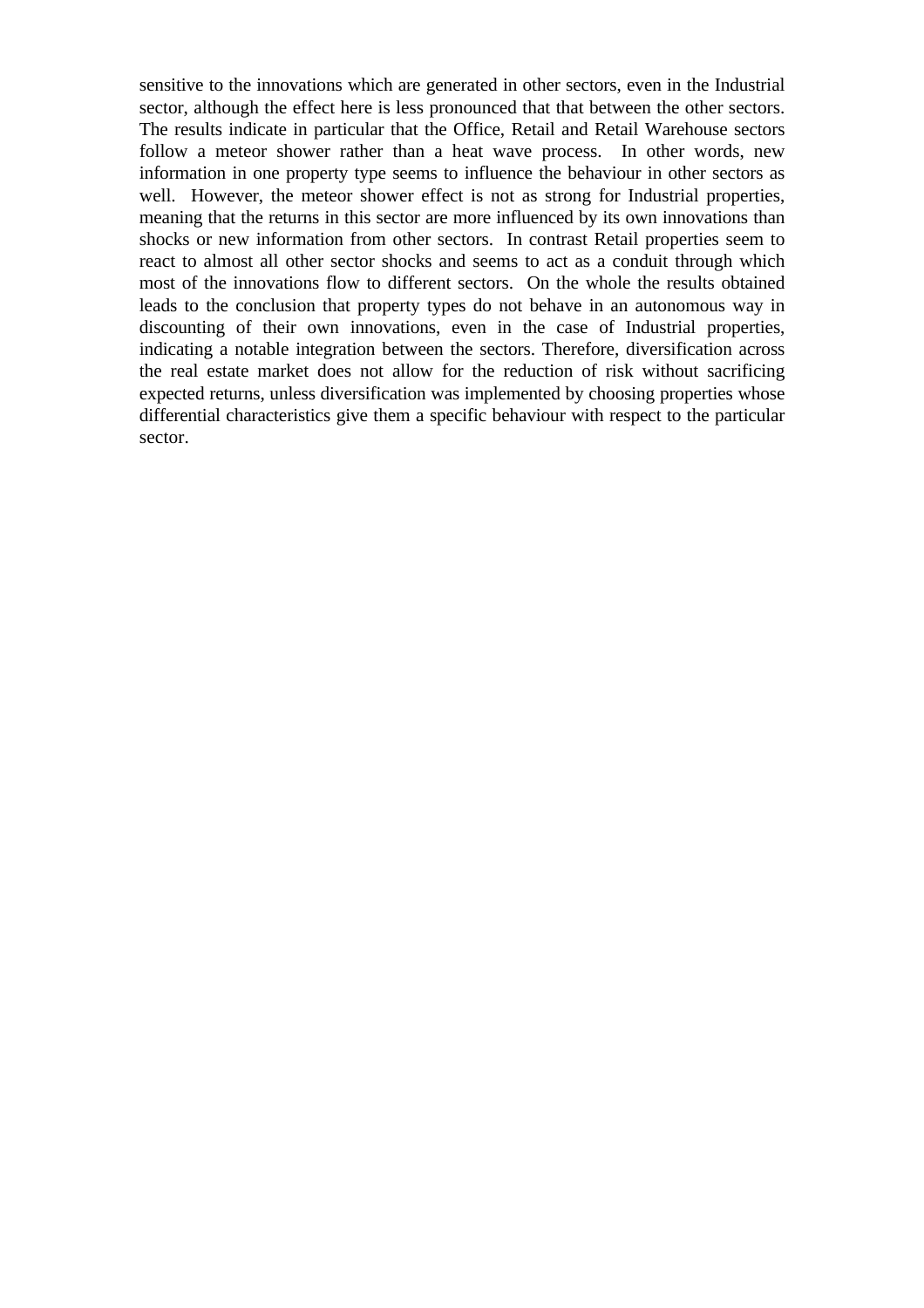#### **References**

Barber, C. (1990) Problems of Property Performance Measurement, *Journal of Valuation*, **8**, 3, 243-253.

Barkham, R. and Ward, C.W.R. (1997) *Common Factors in Real Estate Returns*, A Paper Presented at the American Real Estate Society Conference, Monterey.

Burbidge, J. and Harrison, A. (1984) Testing for the Effects of Oil-Price Rises Using Vector Auto Regressions, *International Economic Review*, **25**, 459-84.

Dickey, D.A. and Fuller, W.A. (1979) Distribution of the estimators for autoregressive time series with a unit root, *Journal of the American Statistical Association,* **74**, 427- 431.

Engle, R.F., Ito, T. and Lin, L. (1990) Meteor Shower or Heat Waves? Heteroskedastic Intra-daily Volatility in the Foreign Exchange Market, *Econometrica*, **58**, 525-542

Eun, C.S. and Shim, S. (1989) International Transmission of Stock Market Movements, *Journal of Financial and Quantitative Analysis*, **2,** 2, 241-256.

Fuller W.A. (1976) *Introduction to Statistical Time Series*, J. Wiley & Sons, Inc., New York.

Gibbs, A. (1986) The Retail Warehouse: A Hybrid From of Development, *Land Development Studies*, **3**, 45-58.

Gordon, J.N. (1991) Property Performance Indexes in the United Kingdom and the United States, *Real Estate Review*, **21**, 2, 33-??.

Gulkey, D. K. and Schmidt, P. (1989) Extended Tabulations for Dickey-Fuller Tests, *Econmic Letters*, **31**, 355-357.

Henry, G. and Pesaran, B. (1993) VAR Models of Inflation, *Bank of England Quarterly Bulletin*, May, 231-239.

Hamilton, J.D. (1993) Oil and the Macroeconomy Since World War II, *Journal of Political Economy*, **91**, 228-248.

Hamilton, J.D. (1994) *Time Series Analysis*, Princeton, New Jersey, Princeton University Press.

Hartzell, D.J., Hekman, J. and Miles, M. (1986), Diversification Categories in Investment Real Estate. *AREUEA Journal*, **14**, 2, 230-254.

James, C., Koreisha, S. and Patch, M. (1985) A VARMA Analysis of the Causal Relations Among Stock Returns, Real Output, and Nominal Interest Rates, *Journal of Finance*, **40**, 1375-1384.

Jeon, B. and Von Furstenberg, G.M. (1990) Growing International Comovements in Stock Price Indexes, *Quarterly Review Economics and Business*, **30**, 3, 15-30.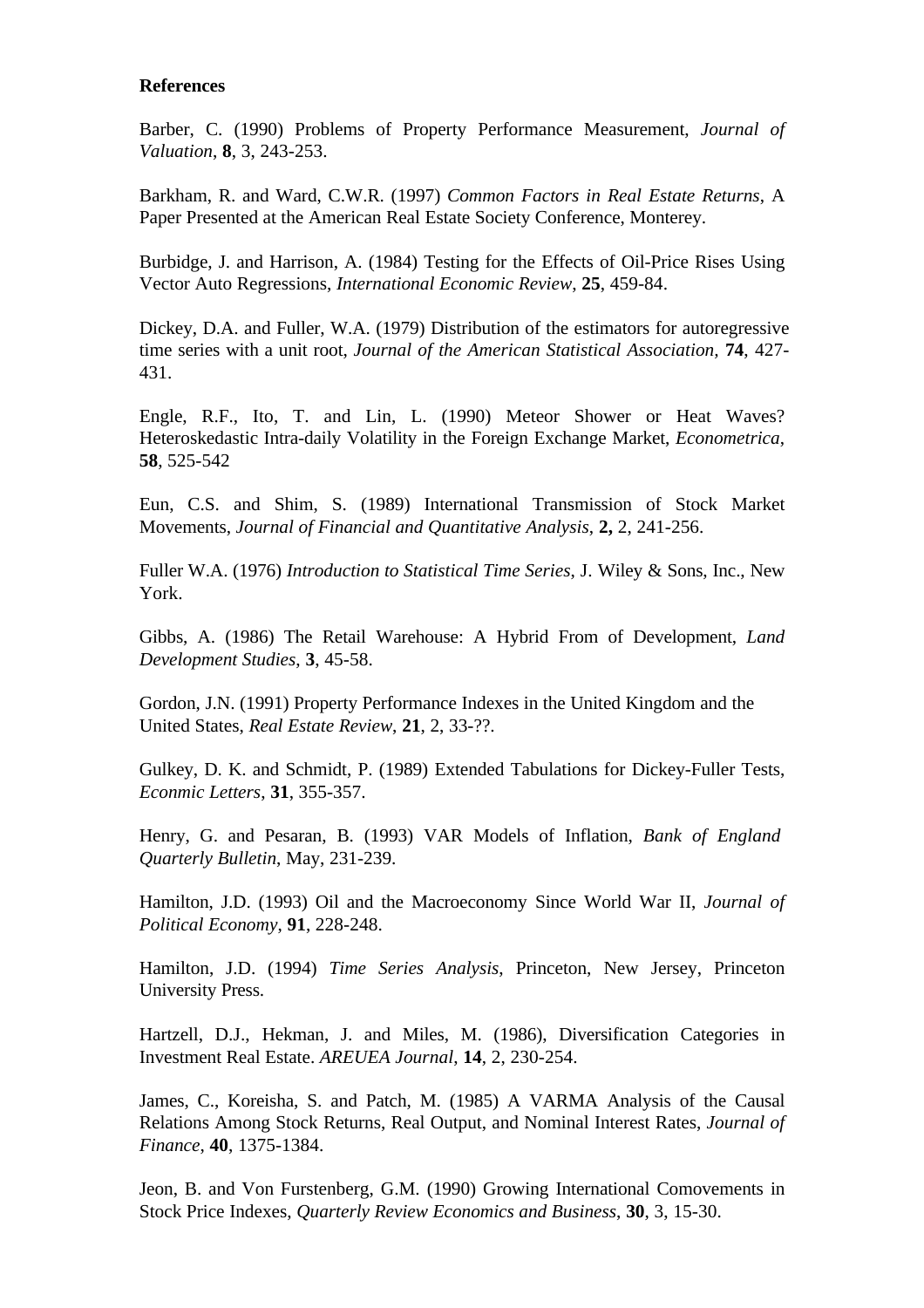Kling, J. and McCue, T. (1987) Office Building Investment and the Macroeconomy: Empirical Evidence, 1973-1985, *AREUEA Journal,* **15,** 3, 234-55.

Kling, J. and McCue, T. (1991) Estimating Occupied Office Space: Comparing Alternative Forecast Methodologies, *Journal of Real estate Research*, **6**, 3, 305-314.

Leamer, E.E. (1985) Vector Autoregressions for Causal Inference? In Understanding Monetary Regimes, Carnegie-Rochester Conference Series on Public Policy, **22**, 255- 304.

Lee, S. and Byrne, P. (1998) Diversification by Sector, Region or Function? A Mean Absolute Deviation Optimisation, *Journal of Property Valuation & Investment*, **16**, 1, 38-56.

Lutkepohhl, H. (1982) Non-causality Due to Omitted Variables, *Journal of Econometrics*, **19**, 367-378.

Mackinnon, J.G. (1991) Critical Values for Cointegration Tests, in Engle, R.F. and Granger, C.W.J. (eds.), *Long-run Economic Relationships*, Oxford University Press, Oxford.

Miles, M. and McCue, T. (1984), Commercial Real Estate Returns. *AREUEA Journal*, **12**, 3, 355-377.

Morrell, G.D. (1991) Property Performance Analysis And Performance Indices : A Review, *Journal of Property Research*, **8**, 29-57.

Nanthakumaran, N. and Newell, G. (1995) *An Empirical Evaluation of UK property performance Indices*, A Paper presented at the "Cutting Edge" Conference, University of Aberdeen, September.

Newell, G. and Stevenson, M. (1997) *Identification of Asymmetry in Real Estate Cycles*, A Paper Presented at the American Real Estate Society Conference, Monterey.

Perron, P. (1988) Trends and Random Walks in Macroeconomics Time Series, *Journal of Economic Dynamics and Control*, **12**, 297-332.

Phillips, P.C.B. (1987) Time Series Regression with Unit Root, *Econometrica,* **55,** 2, 227-302.

Phillips, P.C.B. and P. Perron, (1988) Testing for a Unit Root in Time Series Regression, *Biometrika* **75**, 335-346.

Pollakowski, H.O. and Ray, T.S (1997) Housing Price Diffusion Patterns at Different Aggregation Levels: An Examination of Housing Market Efficiency, *Journal of Housing Research*, **8**, 1, 107-125.

Richard Ellis (1998) *The Richard Ellis Monthly Index*.

Sims, C.A. (1980) Macroeconomics and Reality, *Econometrica*, **48**, 1, 1-48.